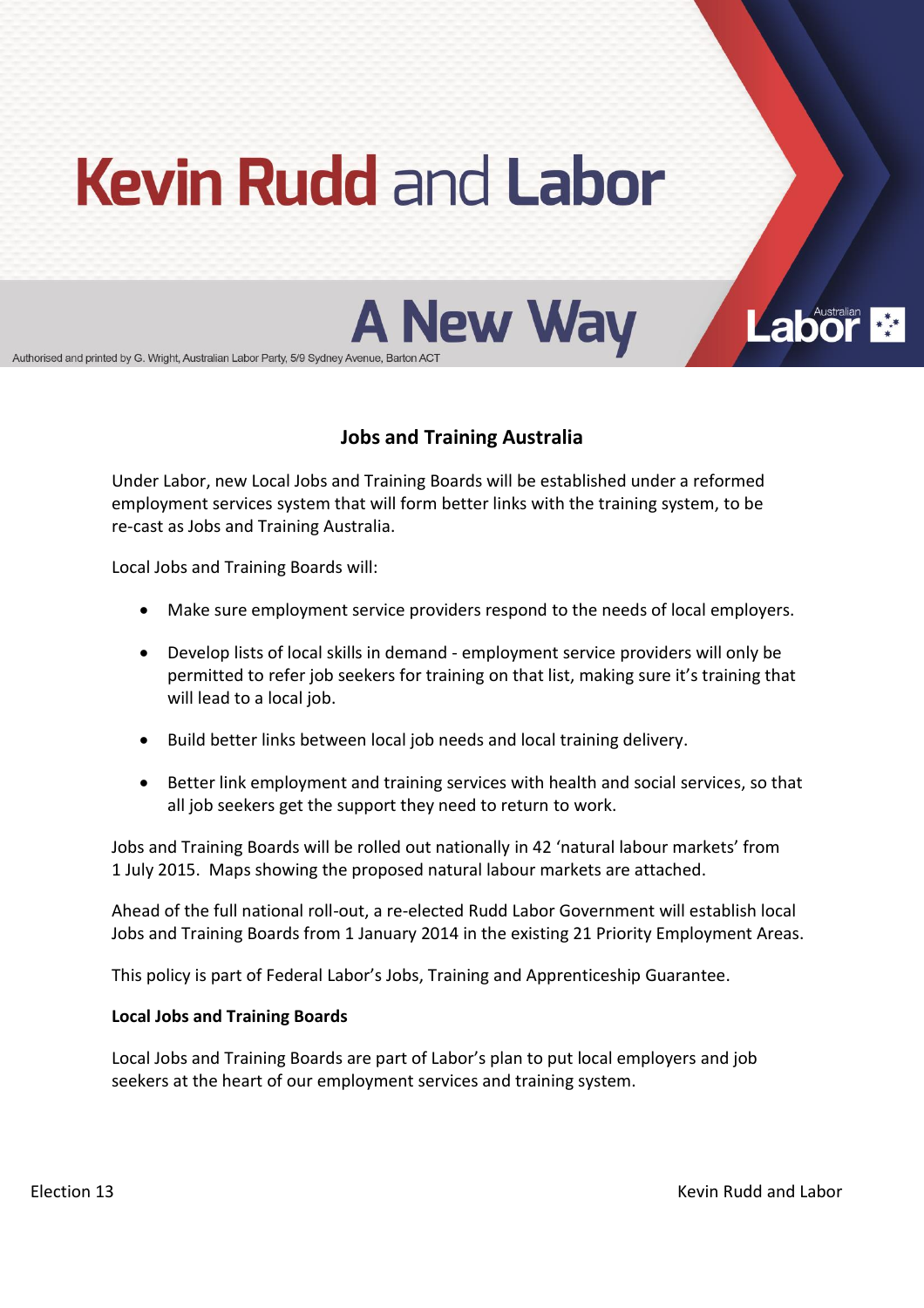- Each Jobs and Training Board will develop a Jobs and Training Plan that identifies the region's challenges and opportunities, and sets out clear strategies to develop skills and create local jobs.
- Jobs and Training Boards will provide a single front door for business, because there should not be any barriers to creating new jobs.
- Jobs and Training Boards will have access to flexible funding to develop partnerships and projects that meet local needs. e.g. social enterprises and work experience schemes for unemployed young Australians.
- Jobs and Training Boards will develop local skills needs lists. Local employment service providers will only be able to refer jobseekers to training that is on the list  $$ ending training for training's sake.

The training system already has strong industry leadership through Industry Skills Councils, yet employers still report that students are undertaking courses that won't lead to a local job.

Labor will move to integrate the local expertise to be provided by local Jobs and Training Boards into the training system and will work closely with industry, unions, State, Territory and local governments and training providers to realise this vision.

As the first concrete steps:

- The first 21 Jobs and Training Boards will have priority access to funding under the new Step into Skills, Supporting Manufacturing and Community Services Assistance initiatives.
- Jobs and Training Boards set up under the first stage of the new arrangements will be afforded priority access to the Skills Connect Fund, established in the 2013-14 Budget.
- Labor will work with the States and Territories to prioritise delivery of the entitlement to areas with well identified local skills shortages highlighted by the first local Boards.
- Labor will ask the Australian Workforce Productivity Agency to take account of the advice of Jobs and Training Boards when setting the priorities of training places funded under the National Workforce Development Fund.
- For jobseekers, we will require employment service providers to place jobseekers into training that directly links to the lists of skills and priorities identified by Jobs and Training Boards in order to receive pathway funding.

Labor will consult with the community, employers, State, Territory and local governments, unions, training and service providers and other stakeholders on the final size, boundaries and number of Jobs and Training Board regions, and on the best implementation arrangements to improve services and cut red tape for providers.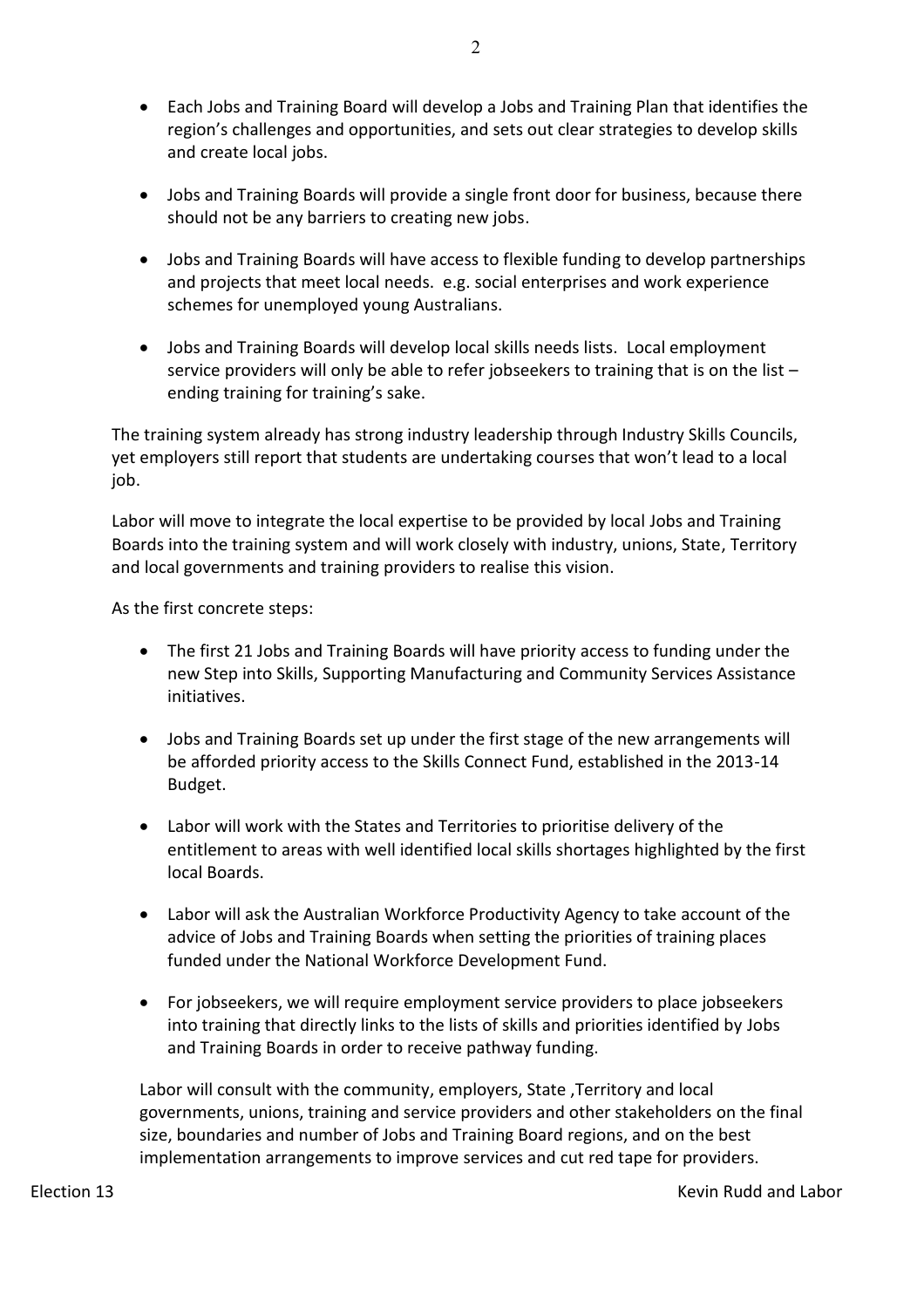#### The first stage of Jobs and Training Australia - 21 Local Jobs and Training Boards in Priority **Employment Areas.**

Local Jobs and Training Boards will build upon the successful local employment co-ordinator model introduced by Labor from 2009.



Figure 1: The 21 Priority Employment Areas that will form the first stage of the new system's roll-out from 2014.

#### **Cost**

The majority of the \$34.4 million cost of the first stage of the local Jobs and Training Boards has been provisioned for within the economic competitiveness fund that was funded in the Economic Statement (\$29.6 million), and some offsets (\$4.8 million) from uncommitted funds within the FaHCSIA portfolio.

The full reforms will be delivered in a cost neutral way within the existing \$8.5 billion employment services Budget, to be finalised as part of the 2015-16 budget process.

**Maps of the proposed natural labour market regions are attached – these will be the** subject of extensive consultation before being finalised.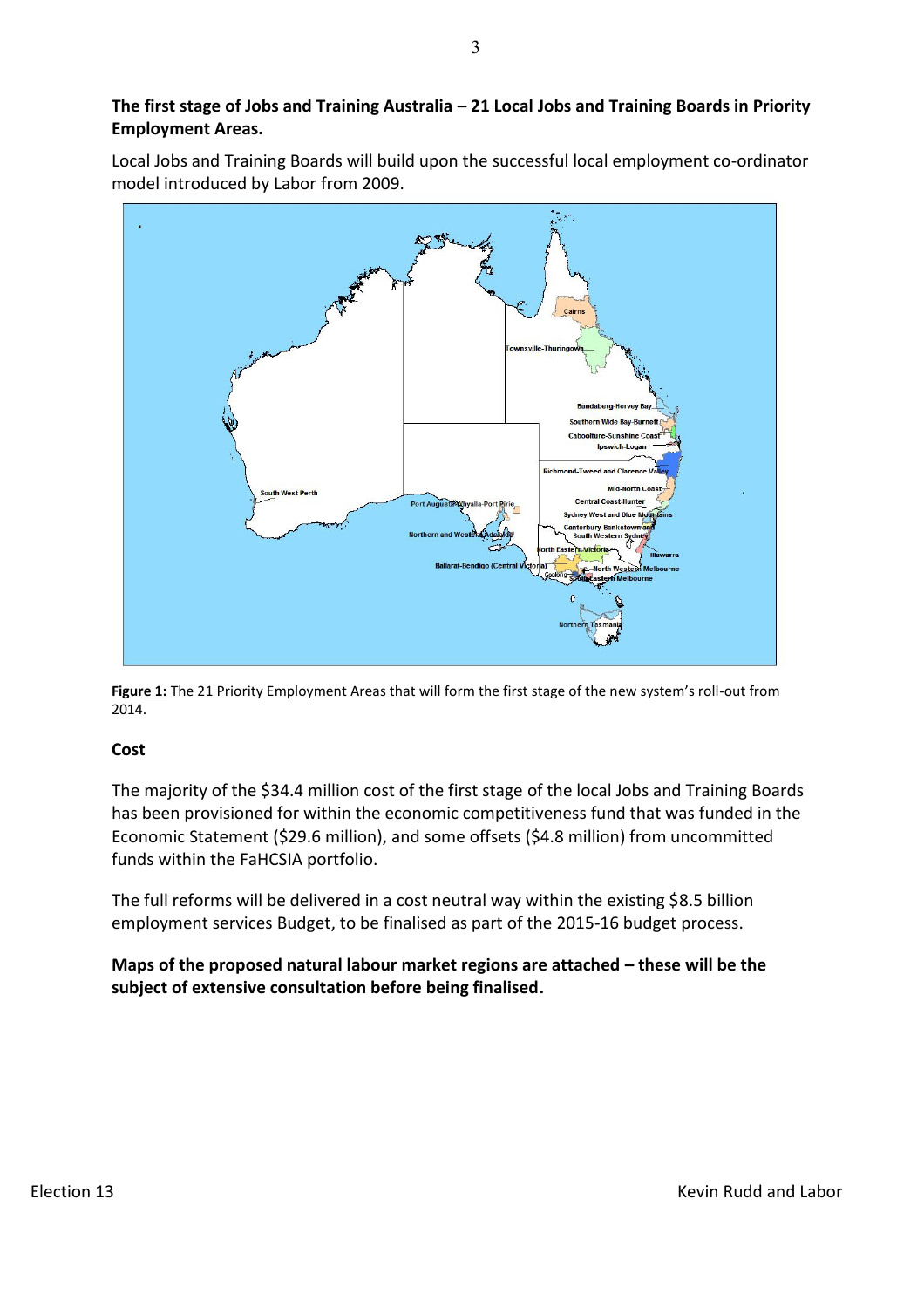



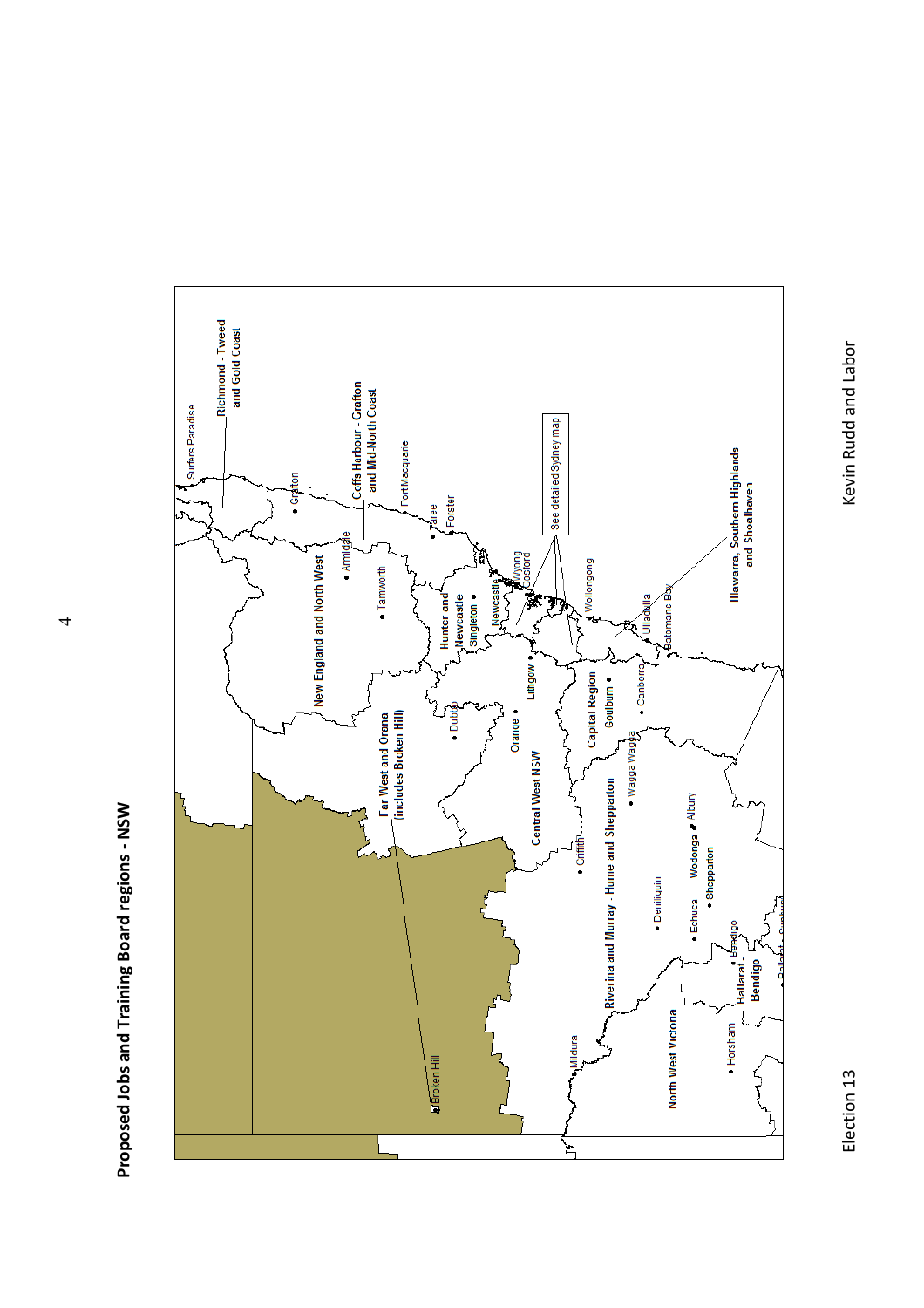



Proposed Jobs and Training Board regions - Sydney **Proposed!Jobs!and!Training!Board!regions H Sydney**

 $\sim$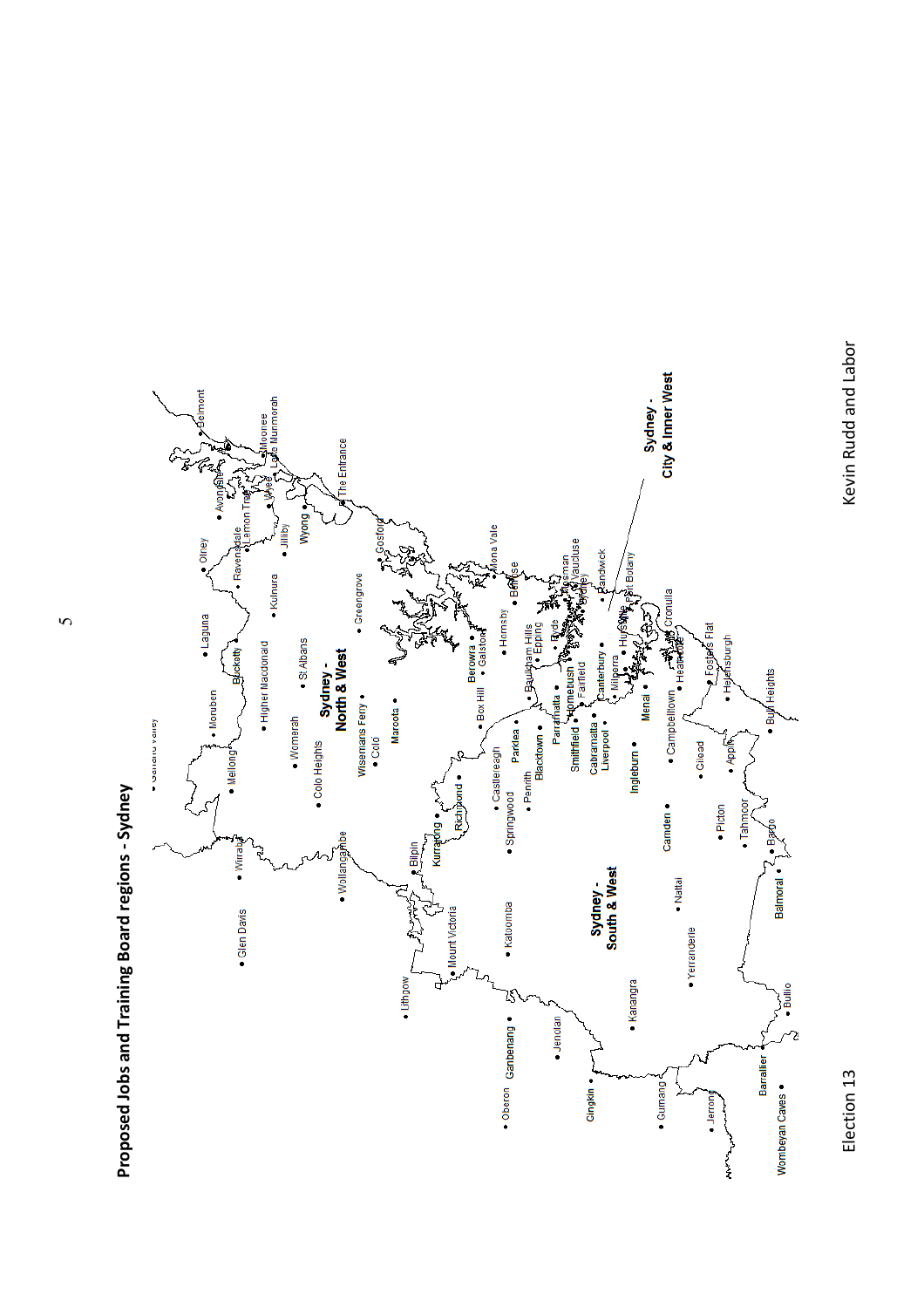

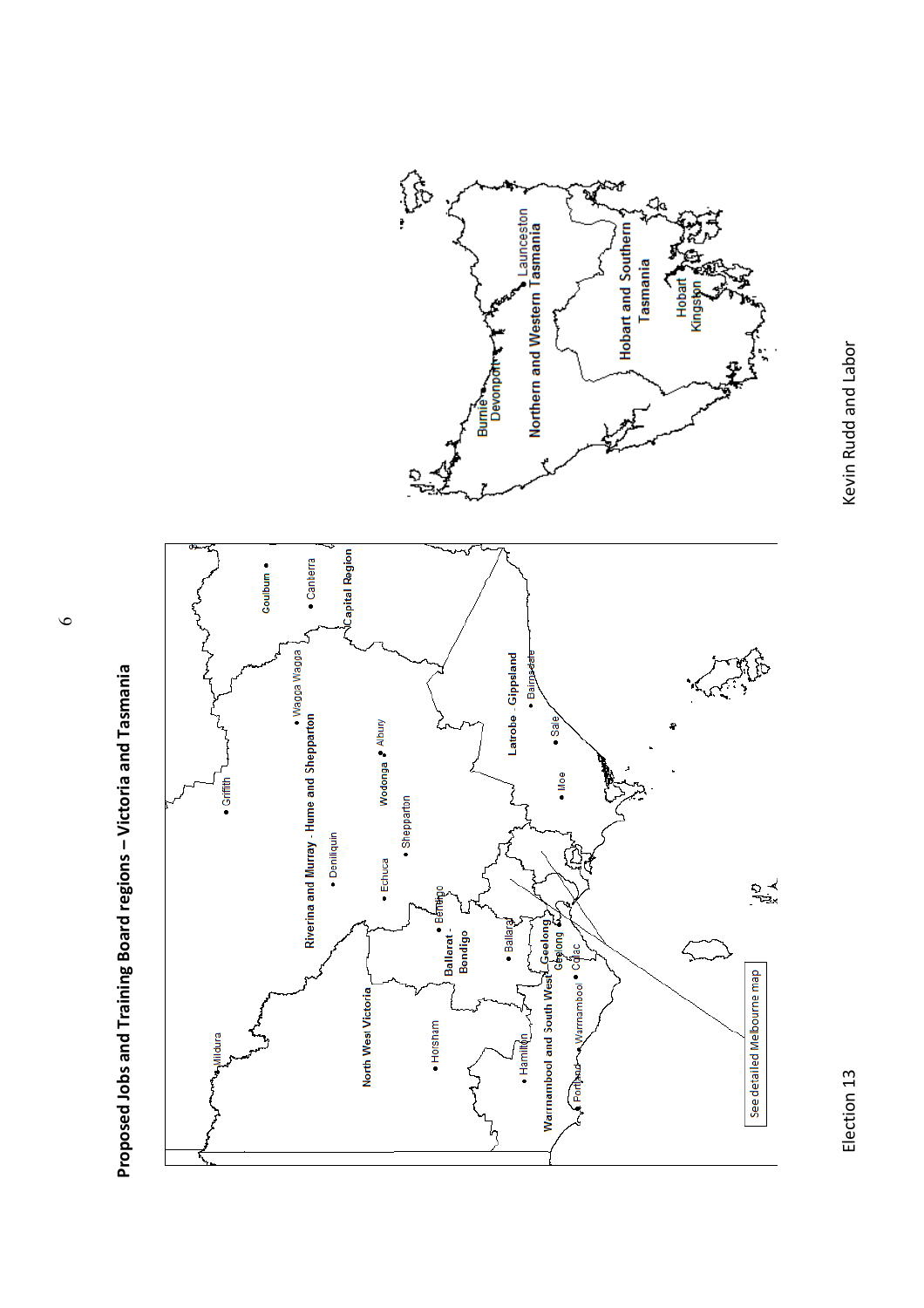

Proposed Jobs and Training Board regions - Melbourne **Proposed!Jobs!and!Training!Board!regions!ʹ Melbourne**

 $\overline{7}$ 

Election 13

Kevin Rudd and Labor Election 13) Kevin Rudd and Labor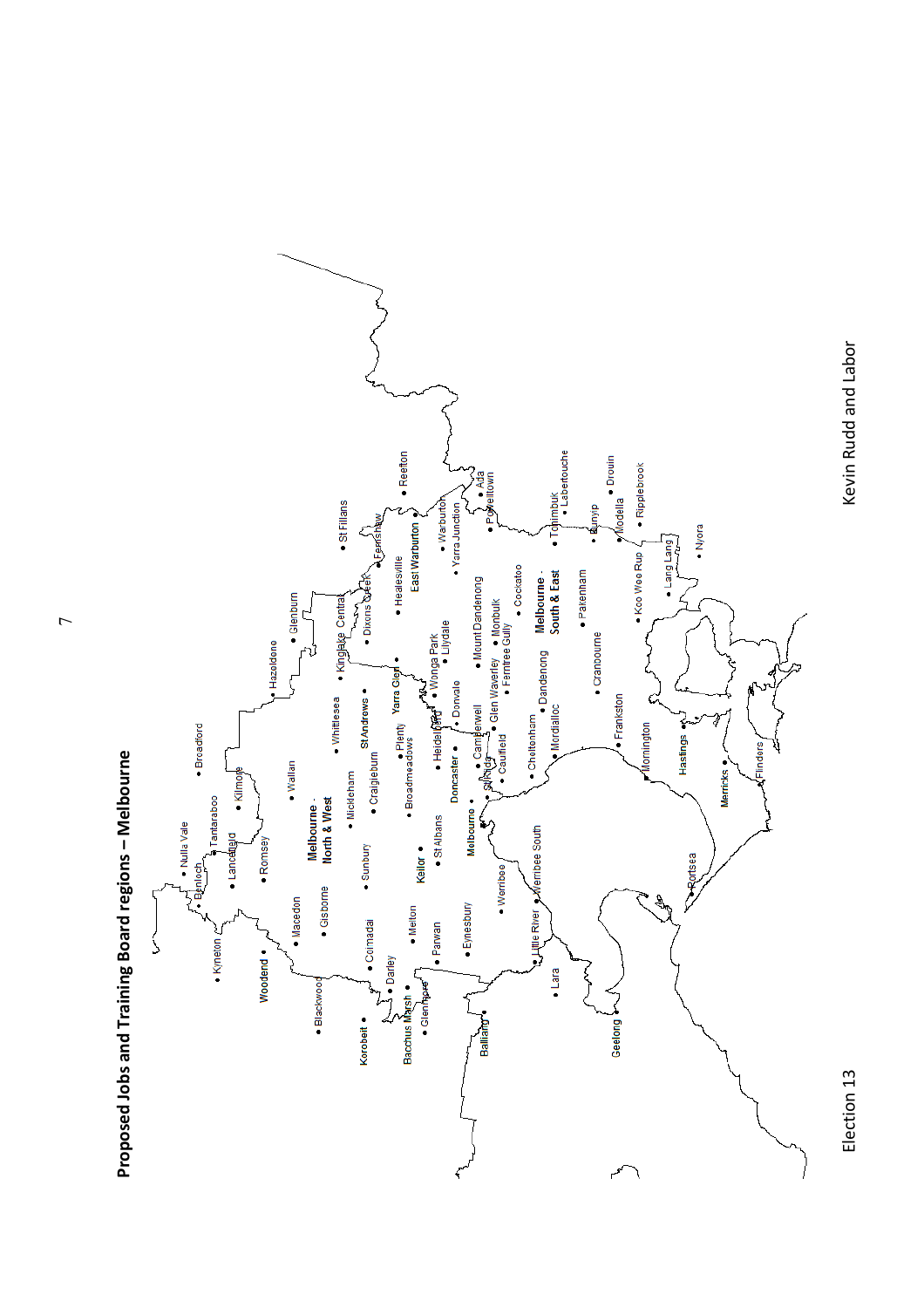



Election 13 Kevin Rudd and Labor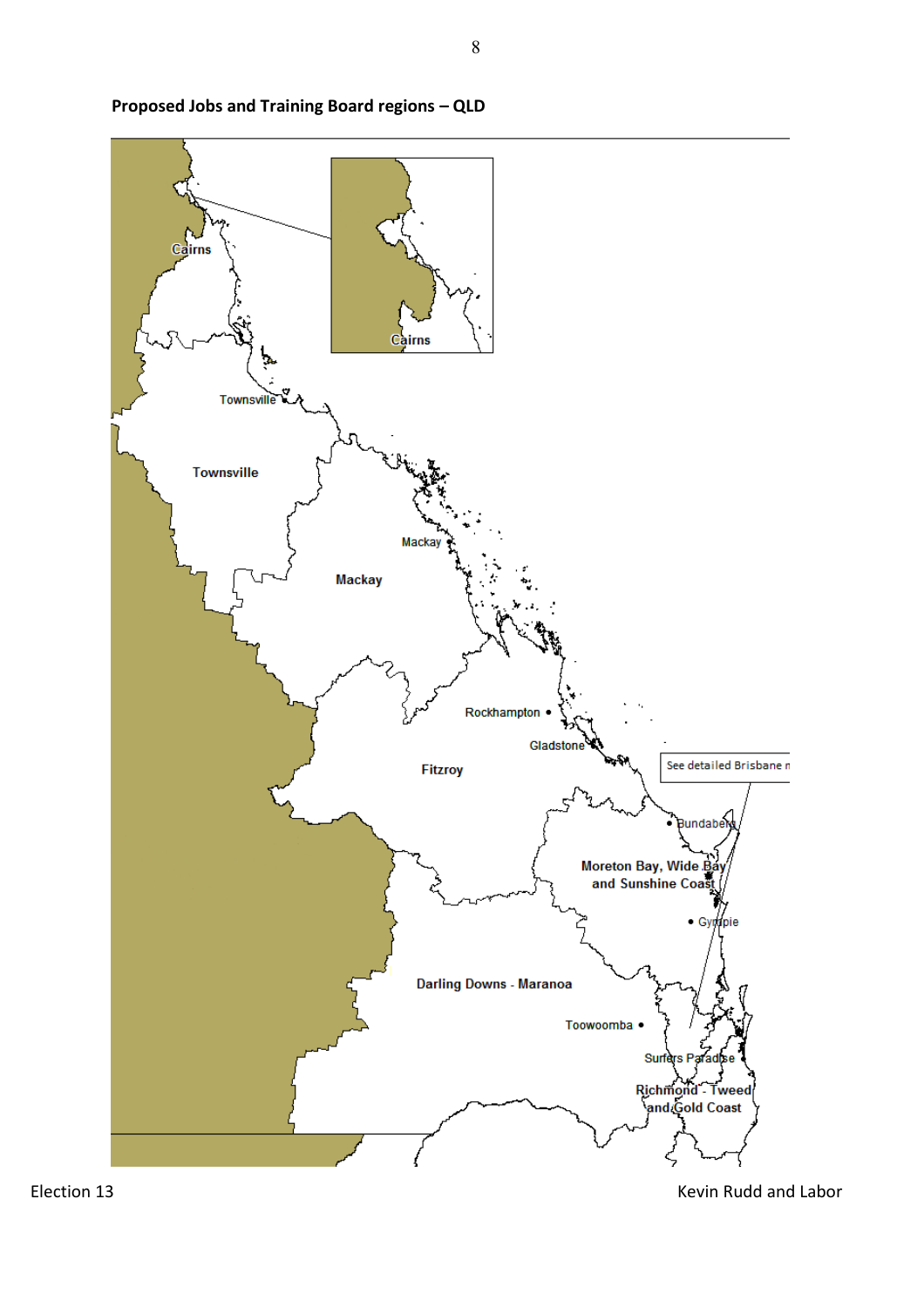

#### **Proposed Jobs and Training Board regions - Brisbane**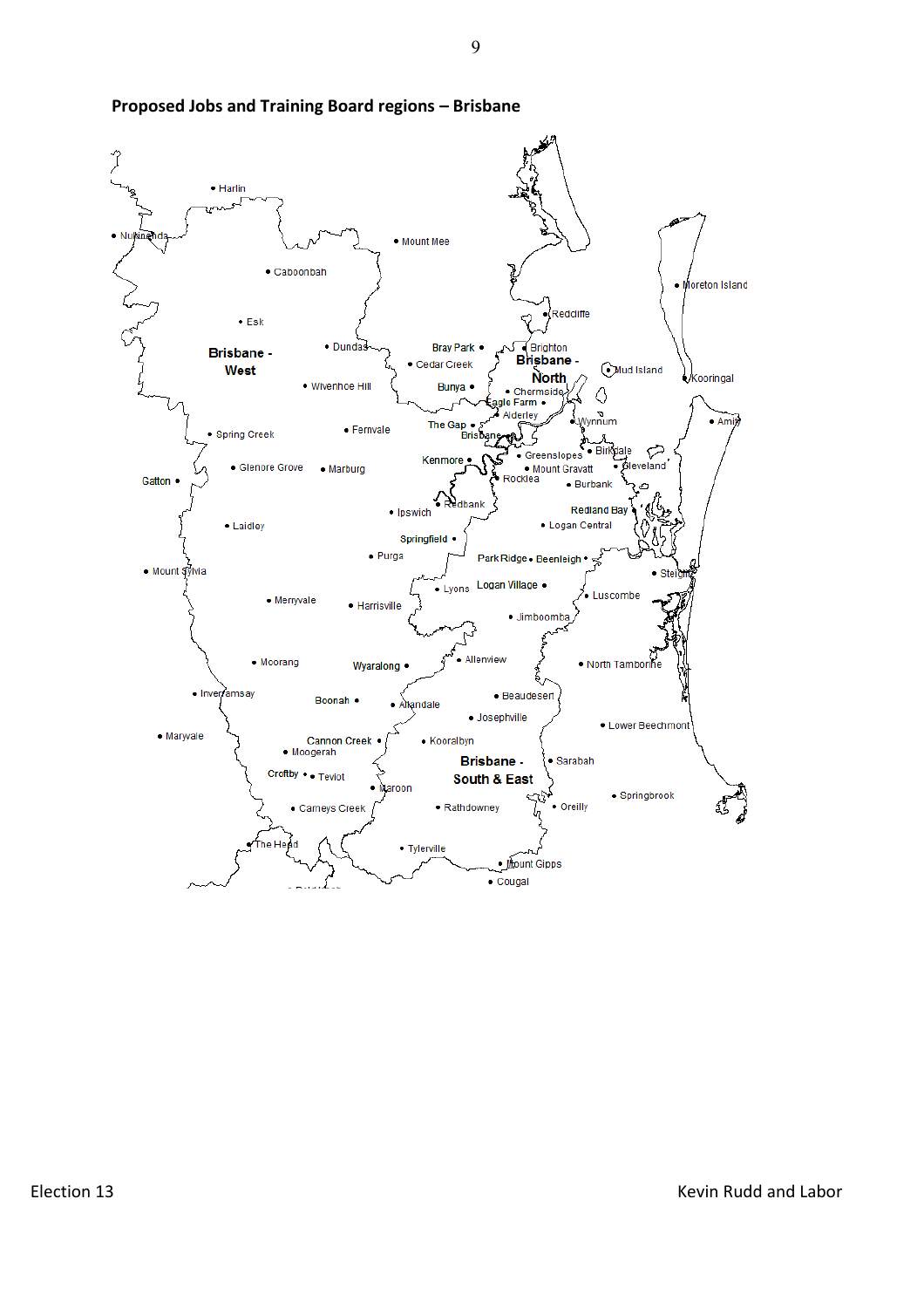

**Proposed!Jobs!and!Training!Board!Regions!ʹ WA**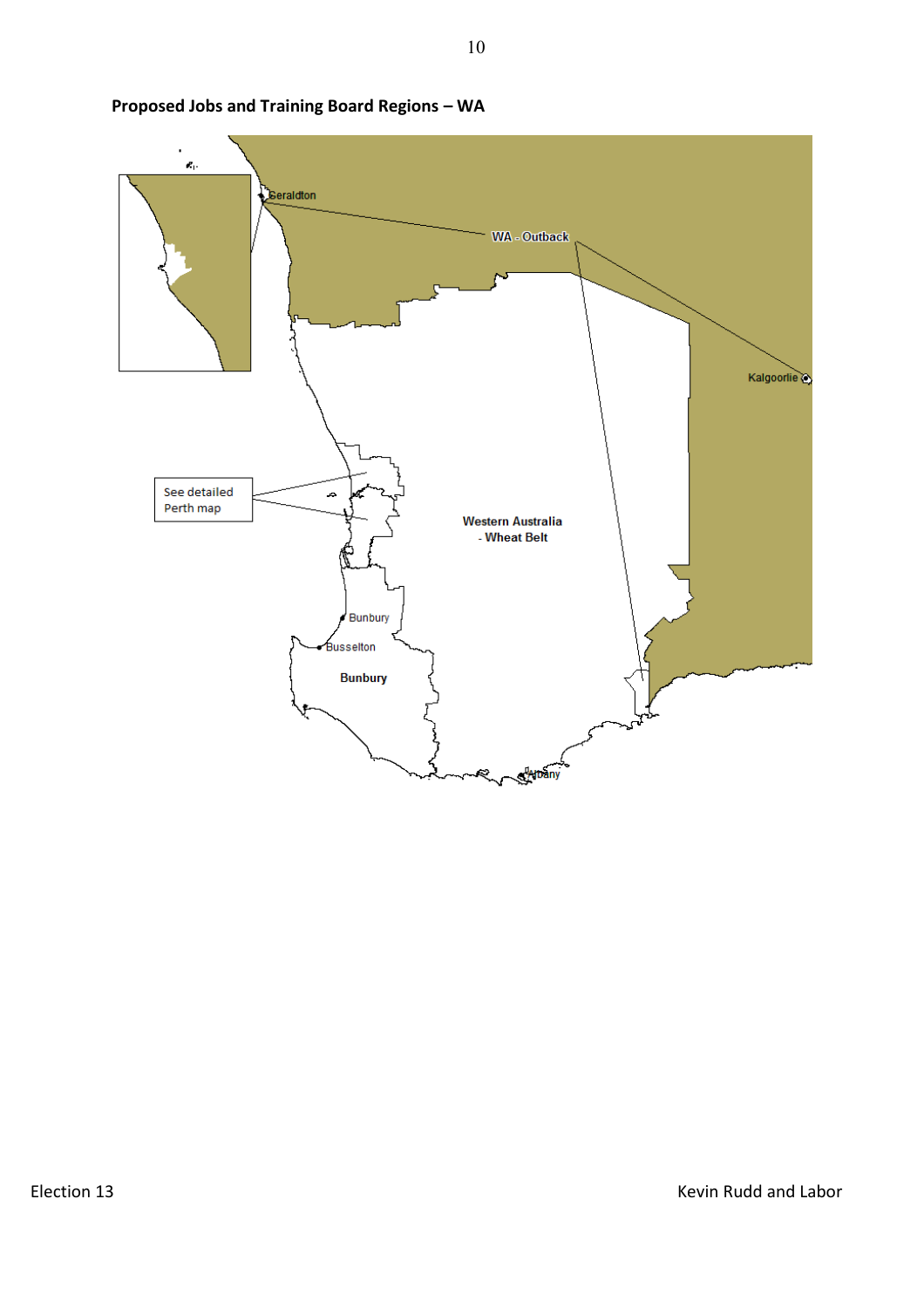

#### **Proposed Jobs and Training Board Regions - Perth**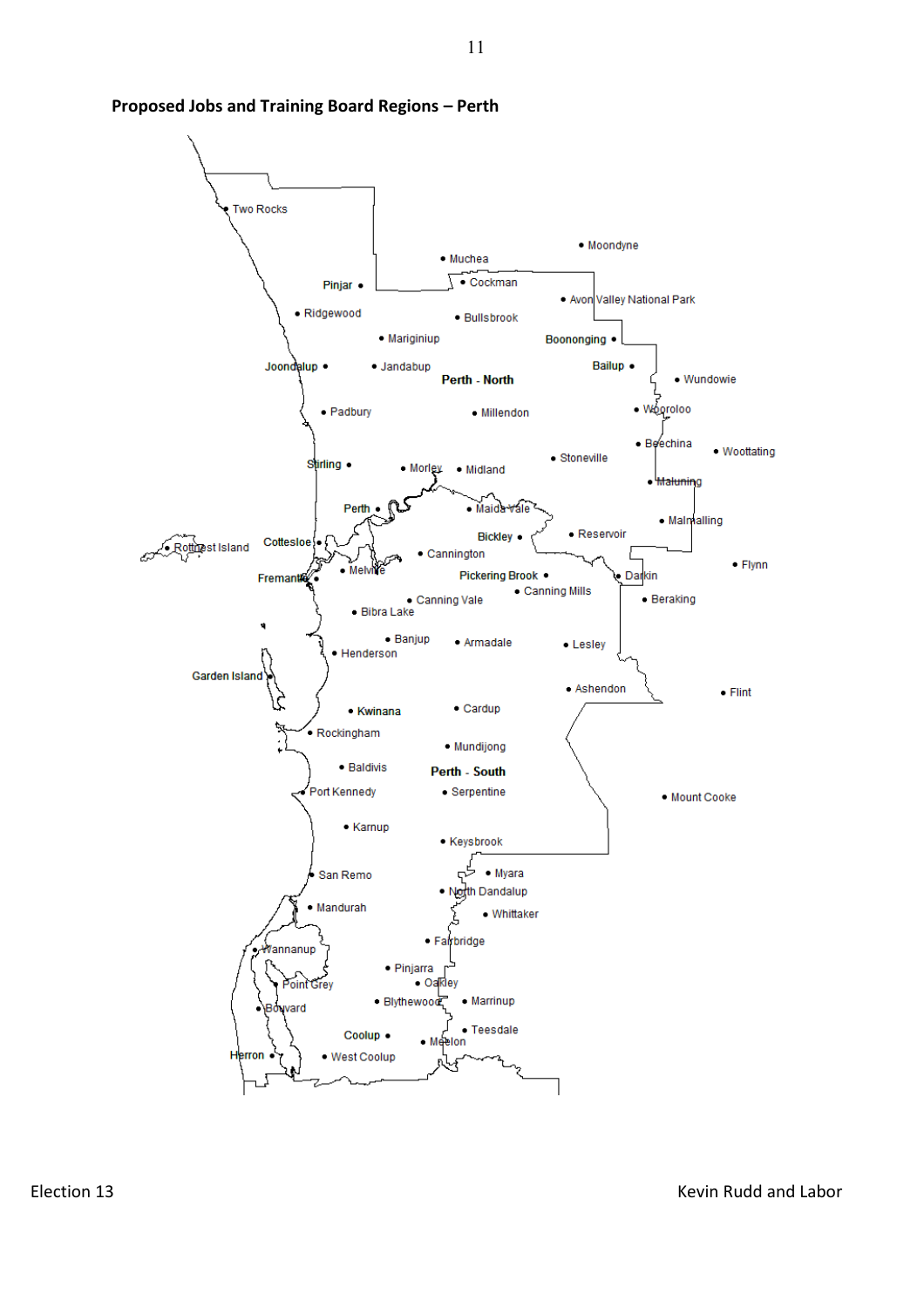

# **Proposed!Jobs!and!Training!Board!Regions!ʹ SA**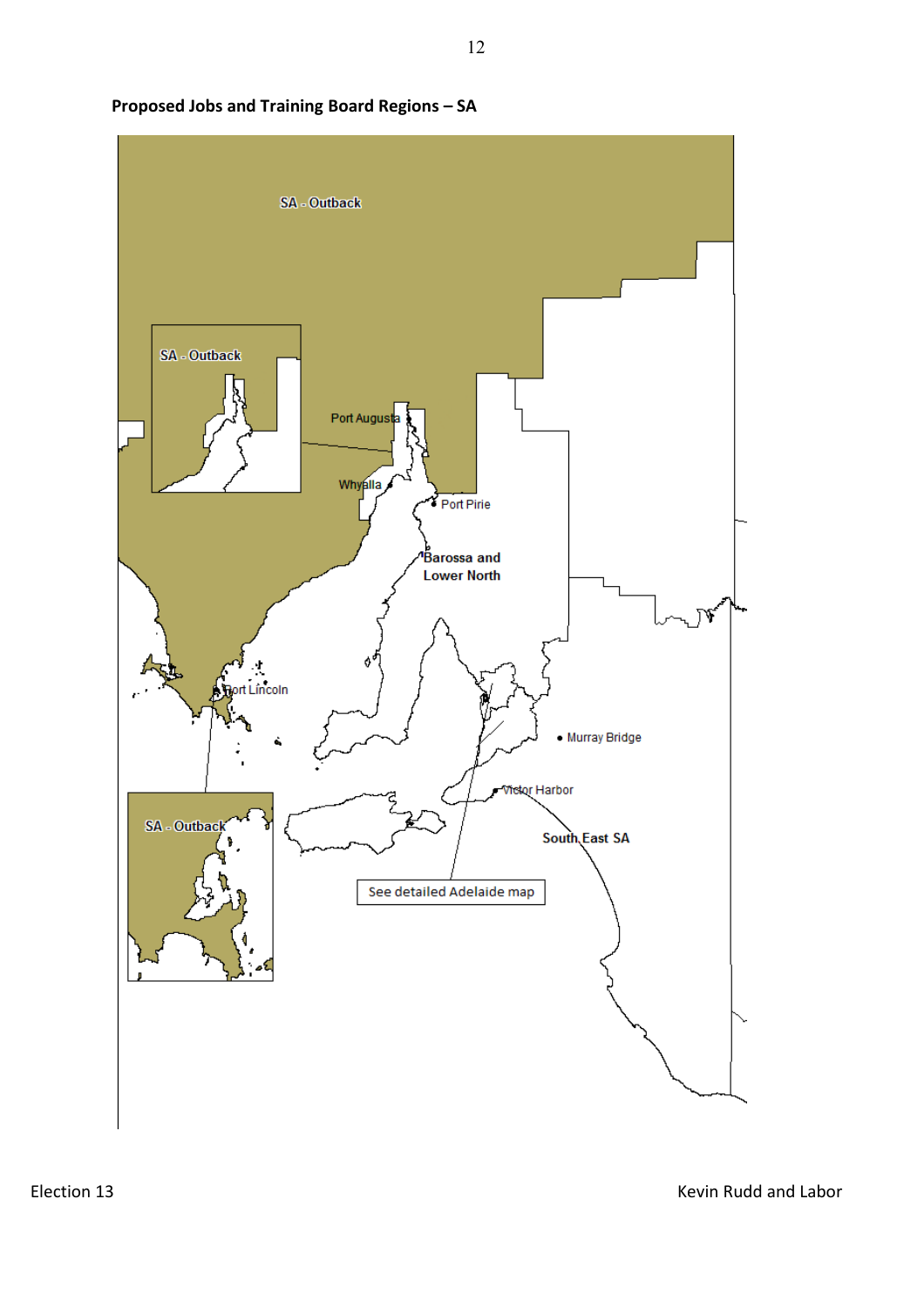